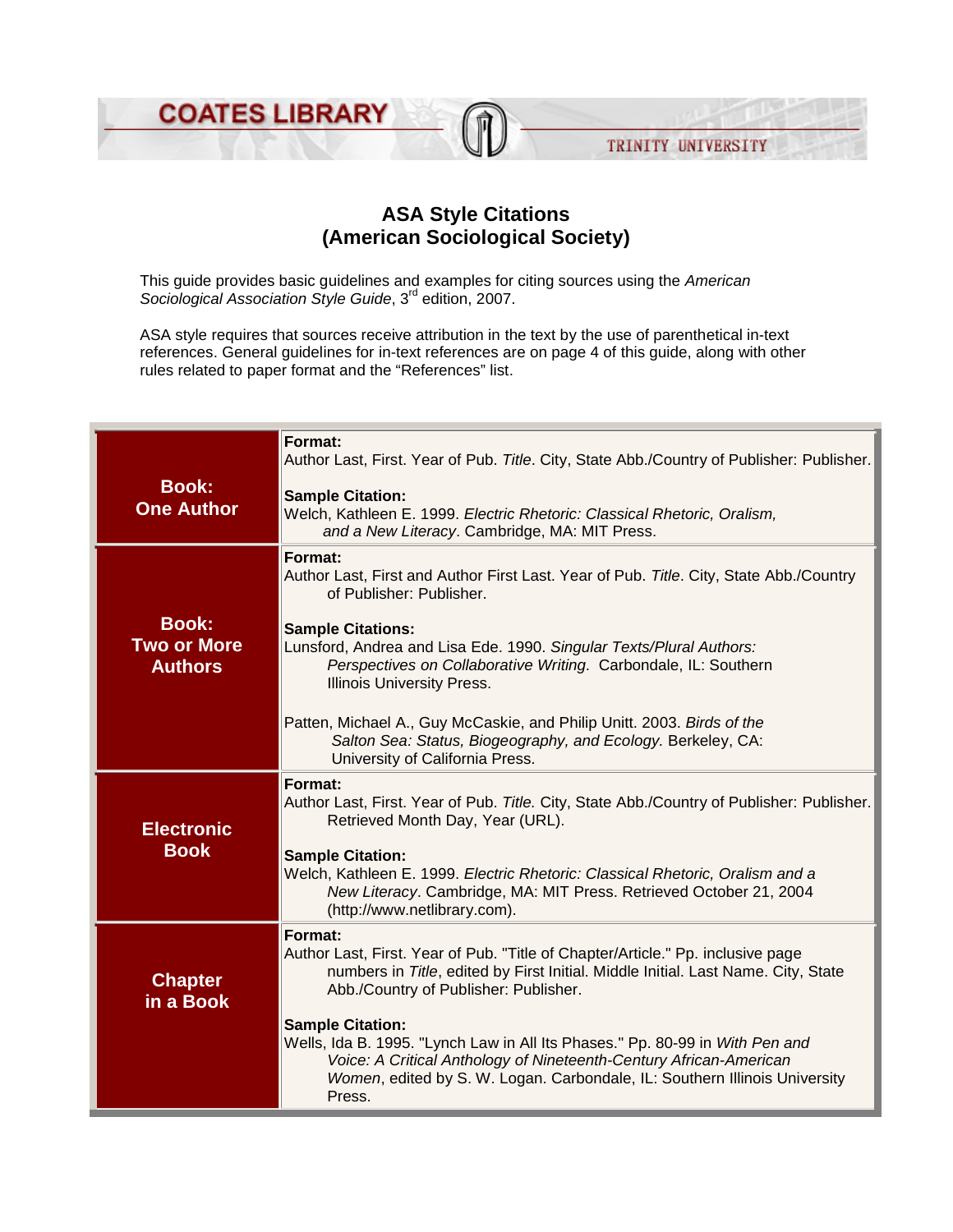| <b>Multi-Volume</b><br><b>Works</b> | Format:<br>Author Last, First. Year of Pub. Title of Series. Vol. #, Title of Volume.<br>City, State Abb./Country of Publisher: Publisher.<br><b>Sample Citation:</b><br>Gulla, Bob. 2006. Greenwood Encyclopedia of the History of Rock. Vol. 6,<br>The Grunge and Post-Grunge Years, 1991-2005. Westport, CT:<br>Greenwood Press. |
|-------------------------------------|-------------------------------------------------------------------------------------------------------------------------------------------------------------------------------------------------------------------------------------------------------------------------------------------------------------------------------------|
| <b>Journal Article:</b>             | Format:<br>Author Last, First. Year of Pub. "Title." Journal Name volume #(issue #):<br>inclusive page numbers.                                                                                                                                                                                                                     |
| <b>Print</b>                        | <b>Sample Citation:</b><br>Haraway, Donna J. 1994. "A Game of Cat's Cradle: Science Studies,<br>Feminist Theory, Cultural Studies." Configurations 2(1): 59-71.                                                                                                                                                                     |
| <b>Journal Article:</b>             | Format:<br>Author Last, First. Year of Publication. "Title." Journal Name volume #(issue #).<br>Retrieved Month Day, Year (URL).                                                                                                                                                                                                    |
| <b>Online</b>                       | <b>Sample Citation:</b><br>Jobe, Karen D. 2000. "Women and the Language of Hackerdom: The<br>Gendered Nature of Hacker Jargon." Kairos 5(2). Retrieved<br>March 23, 2005 (http://english.ttu.edu/kairos/5.2/binder.html?<br>coverbweb/jobe/women&hackerdom.htm).                                                                    |
| <b>Journal Article:</b><br>from a   | Format:<br>Author Last, First. Year of Pub. "Title." Journal Name volume # (issue #):<br>inclusive page numbers if available. (Retrieved from Database Name<br>on Month Day, Year of Access.)                                                                                                                                       |
| <b>Full-Text Database</b>           | <b>Sample Citation:</b><br>Ferrell, Robert H. 1990. "Truman's Place in History." Reviews in American<br>History 18 (1): 1-9. (Retrieved from JSTOR on February 3, 2005.)                                                                                                                                                            |
| <b>Magazine Article:</b><br>Print   | Format:<br>Author Last, First. Year of Pub. "Title." Magazine Name, Month Year,<br>pp. inclusive page numbers.<br><b>Sample Citation:</b>                                                                                                                                                                                           |
|                                     | Swartz, Mimi. 2002. "An Enron Yard Sale." New Yorker, May 2002, pp. 50-52.                                                                                                                                                                                                                                                          |
| <b>Magazine Article:</b>            | Format:<br>Author Last, First. Year of Publication. "Title." Magazine Name, Month Day.<br>Retrieved Month Day, Year (URL).                                                                                                                                                                                                          |
| <b>Online</b>                       | <b>Sample Citation:</b><br>Leonard, Andrew. 2005. "Embracing the Dark Side of the Brand." Salon,<br>May 18. Retrieved May 22, 2005 (http://www.salon.com/mwt/feature/<br>2005/05/18/star_wars_lego/index_np.html).                                                                                                                  |
| <b>Magazine Article:</b>            | Format:<br>Author Last, First. Year of Pub. "Title." Magazine Name, Day Month Day, pp.<br>inclusive page numbers. (Retrieved from Database Name on Month<br>Day, Year).                                                                                                                                                             |
| from a<br><b>Full-Text Database</b> | <b>Sample Citation:</b><br>Swartz, Mimi. 2002. "An Enron Yard Sale." New Yorker, May 6, pp. 50-52.<br>(Retrieved from Academic Search Premier on June 23, 2004).                                                                                                                                                                    |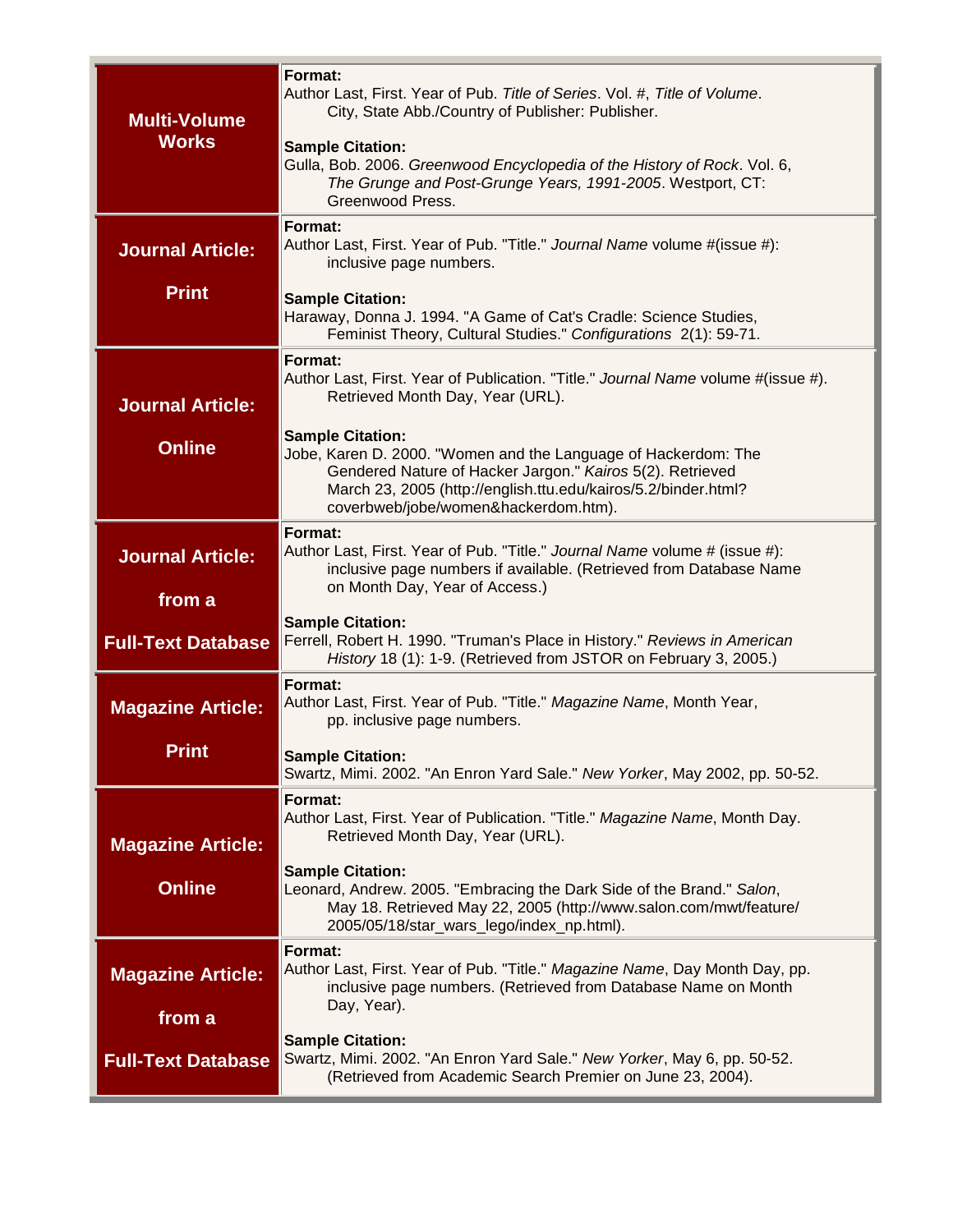| <b>Newspaper Article:</b><br><b>Print</b>  | Format:<br>Author Last, First. Year of Publication. "Title." Newspaper Name, Month Day<br>of Publication, p. or pp. inclusive page numbers.<br>[Note on Pagination: If newspapers are paginated consecutively from front to back,<br>the page number alone is sufficient. If the newspaper is paginated in sections, the<br>section letter and page number should both be included in the citation. If a<br>newspaper article begins on one page and ends on another page, both pages should<br>be listed separated by commas (i.e., pp. A2, A12). |
|--------------------------------------------|----------------------------------------------------------------------------------------------------------------------------------------------------------------------------------------------------------------------------------------------------------------------------------------------------------------------------------------------------------------------------------------------------------------------------------------------------------------------------------------------------------------------------------------------------|
|                                            | <b>Sample Citation:</b><br>Lewin, Tamar. 2005. "SAT Essay Scores are in, but will they be used?" The<br>New York Times, May 15, p. A22.                                                                                                                                                                                                                                                                                                                                                                                                            |
| <b>Newspaper Article:</b>                  | Format:<br>Author Last, First. Year of Publication. "Article Title." Newspaper Name,<br>Month Day. Retrieved Month Day, Year (URL).                                                                                                                                                                                                                                                                                                                                                                                                                |
| <b>Online</b>                              | <b>Sample Citation:</b><br>Mapes, Lynda V. 2005. "Unearthing Tse-whit-zen." Seattle Times, May 25.<br>Retrieved August 1, 2005 (http://seattletimes.nwsource.com/<br>news/local/klallam/index.html).                                                                                                                                                                                                                                                                                                                                               |
| <b>Newspaper Article:</b>                  | Format:<br>Author Last, First. Year of Publication. "Title." Newspaper Name, Month Day<br>of Publication, p. or pp. inclusive page numbers. (Retrieved from<br>Database Name on Month Day, Year).                                                                                                                                                                                                                                                                                                                                                  |
| from a<br><b>Full-Text Database</b>        | <b>Sample Citation:</b><br>Flores, Matt. 2001. "San Antonio, Texas-Area Business Students Manage<br>Real Portfolio." San Antonio Express-News, December 18, p. B1.<br>(Retrieved from Academic Search Premier on February 10, 2004).                                                                                                                                                                                                                                                                                                               |
| <b>Multi-Page</b><br><b>Internet Site:</b> | Format:<br>Corporate Author Name or Last Name, First of Author. Date of Pub. "Title."<br>Retrieved Month Day, Year (URL).                                                                                                                                                                                                                                                                                                                                                                                                                          |
| <b>Site as a Whole</b>                     | <b>Sample Citation:</b><br>Bird Studies Canada. 2004. "Avibase: The World Bird Database." Retrieved<br>July 15, 2005 (http://www.bsc-eoc.org/avibase/avibase.jsp?pg=<br>home⟨=EN).                                                                                                                                                                                                                                                                                                                                                                 |
| <b>Multi-Page</b><br><b>Internet Site:</b> | Format:<br>Author Last, First. Date of Pub. "Title of Page." Title of Site. Retrieved Month<br>Day, Year (URL).                                                                                                                                                                                                                                                                                                                                                                                                                                    |
| <b>Single Page</b><br>on Site              | <b>Sample Citation:</b><br>Sun, Yee-Fan. 2001. "Shacking Up." DigsMagazine.com. Retrieved March 2,<br>2005 (http://www.digsmagazine.com/lounge/lounge_shackingup.htm).                                                                                                                                                                                                                                                                                                                                                                             |
| <b>Personal</b>                            | Format:<br>Author Last, First. Year of Publication. "Title of Site." Retrieved Month Day,<br>Year (URL).                                                                                                                                                                                                                                                                                                                                                                                                                                           |
| <b>Home Page</b>                           | <b>Sample Citation:</b><br>Harvey, Billy. 2004. "Billy Harvey Has Had Hair Longer Than Yours." Retrieved<br>May 25, 2005 (http://www.billyharvey.com).                                                                                                                                                                                                                                                                                                                                                                                             |